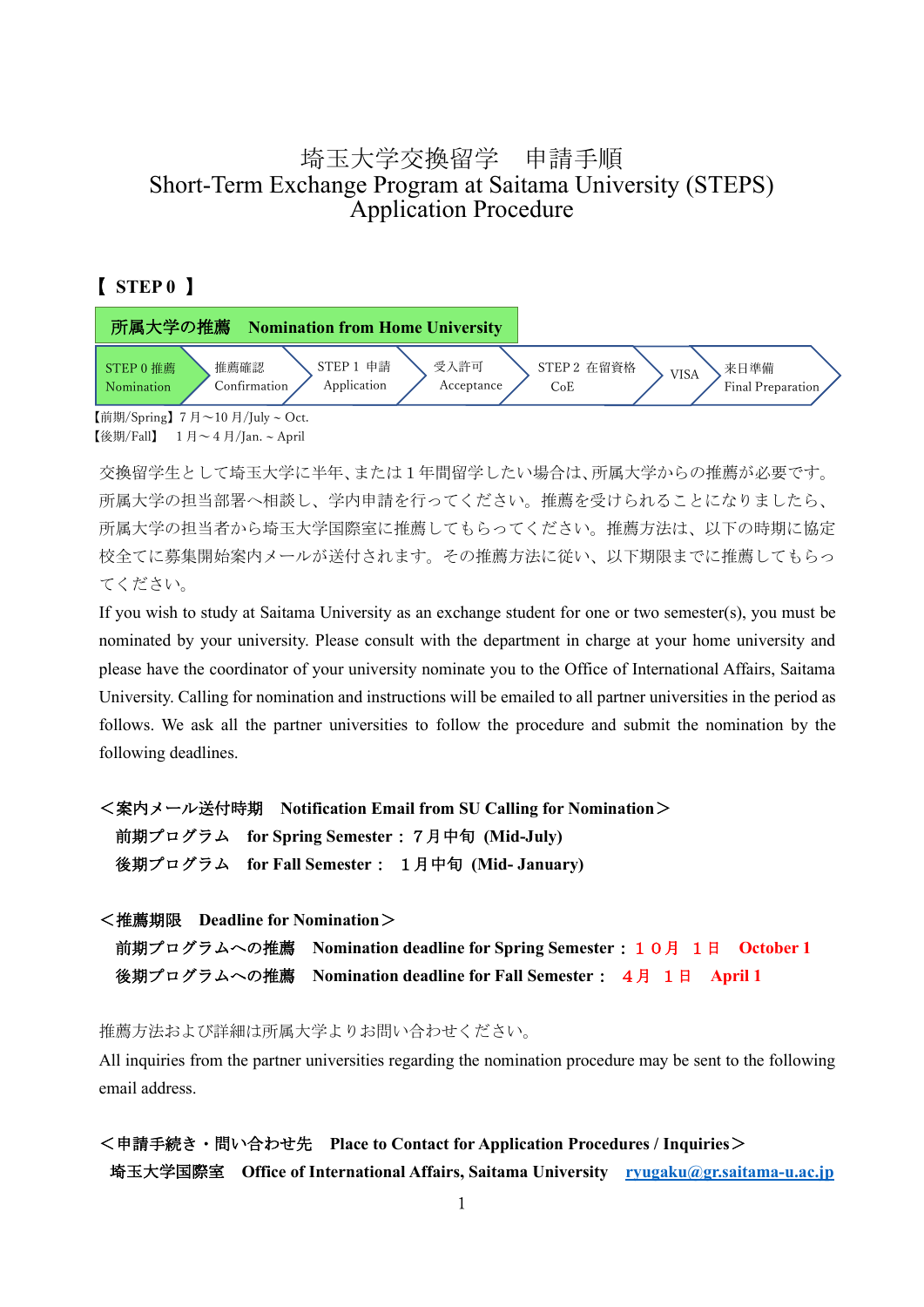

所属大学より推薦がありましたら、数日以内に確認のメールが返信されます。

Once your nomination is submitted, confirmation mail will be replied within few days.

## 【 **STEP 1** 】



所属大学より推薦された学生は以下の書類を指示のとおり準備し、以下期限までに提出してください。 Students nominated by their university are required to complete the following documents as instructed and submit them by the deadline as below.

#### <申請期限 **Deadline for Application**>

前期プログラムへの申請 **Application deadline for Spring Semester**:11月 1日 **November 1** 後期プログラムへの申請 **Application deadline for Fall Semester**: 5月 1日 **May 1**

申請学生より直接提出 To be submitted by the student

オンラインフォームズより回答(回答 URL は、推薦確認メールにて所属大学に送られます。 Online Questionnaire (Questionnaire links will be informed to your home university coordinators in the nomination confirmation email)

①学生情報 Student Information

②CoE 申請 CoE Application

所属大学より提出 To be submitted by the home university coordinators.

所定様式は募集開始メールにて所属大学に送られます。

Document formats will be sent to the partner university coordinators when calling for nominations.

**\***提出書類④⑤⑧⑨に英語または日本語訳を添付すること。 **\* Attach an English or Japanese translation for documents**④⑤⑧⑨

③申請書 Application Form

PDF 入力と署名。そのまま保存すること。サインは手書きも可。その場合、そのページのみスキ ャンし PDF で添付すること。

Type in the edible PDF and save as is. Handwritten signature accepted. Signed page may be scanned separately and saved in PDF format.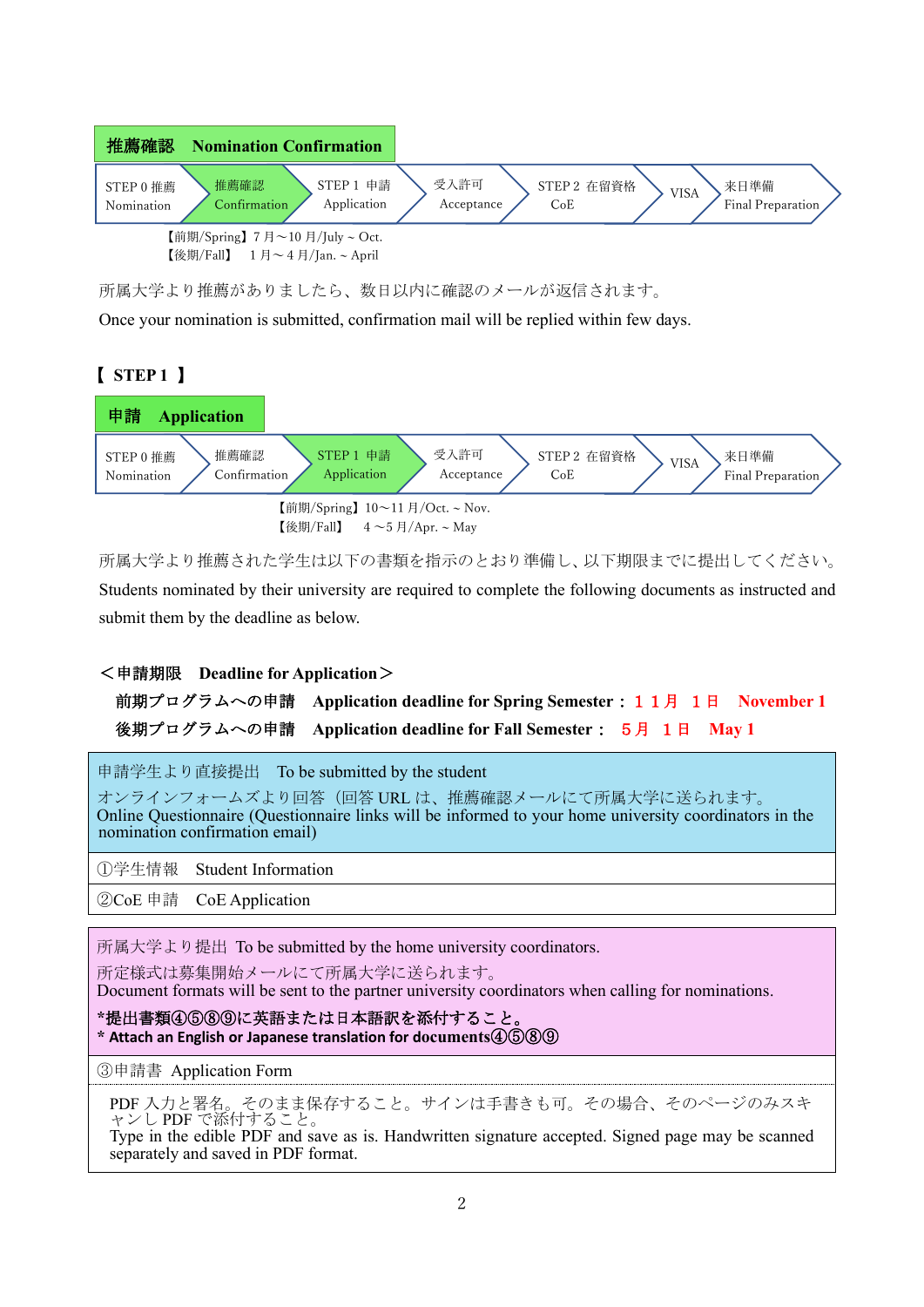④経済状況 Financial Statement 預金口座残高(預金者氏名、銀行名、日付の記載があること)、奨学金受給証明書、その他 \*半 年滞在:50 万円、一年滞在:100 万円以上あること Bank balance certificate (Must have account holder's name, Bank name, and date stated on the document), scholarship award letters, or other financial documents \*Total amount must have at least 500,000 JPY for two terms or 1,000,000 JPY for four terms ⑤結核検査証明 TB Clearance 3ヶ月以内に検査したもの。検査種類は問わない(レントゲン、血液検査、ツベルクリン等) Must be within 3 months. Any type of test accepted (X-ray, blood test, skin test, etc.) ⑥志望動機書 Statement of Purpose 申請学生が英語又は日本語にて記載のこと。形式自由。 Written by the applicant either in English or in Japanese. No specific format. ⑦推薦書 Academic Reference 申請者所属大学指導教員により英語又は日本語にて記載のこと。形式自由。 Written by the applicant's supervisor either in English or in Japanese. No specific format. ⑧成績証明書 Official Academic Transcript 所属大学発行。グレーディングシステム又は GPA の記載を含むもの。 Issued by your home university. Must include the grading system or GPA. ⑨在学証明書 Official Enrollment Certificate 所属大学発行。在籍期間(卒業予定日も含む)記載のこと。 Issued by your home university. Must include the student's enrolled period including the expected date of graduation. ⑩パスポート写し Copy of the ID page of passport 写しに修正を加えないこと。PDF にて提出。 Do not make any redaction to the copy. Submit in PDF file. ⑪顔写真データ Digital Color Picture Photo 40mm×30mm、354×472 pixel or above, **JPEG file** only 3ヶ月以内に撮影し、以下パスポート写真規定にあったもの。スマホでの撮影可。CoE 申請およ び学生証に使用。 [Photograph requirements | Immigration Services Agency of Japan \(isa.go.jp\)](https://www.isa.go.jp/en/applications/guide/photo_info.html) Must be taken within 3 months and meet the above passport photo requirements. Taken with your smartphone is accepted. Used for CoE application and for Student ID. ⑫語学能力試験証明書 Official Language Proficiency Score (if any) JLPT、TOEFL、IELTS など あれば提出すること。 Any type of language proficiency certificate accepted ; i.e. JLPT, TOEFL, IELTS etc.

提出書類に不備・不足がありましたら、国際室よりメールで連絡があります。必要箇所を修正し、再 提出をお願いします。全ての書類が不備なく提出が完了するまでは何回も連絡がありますので、書類 提出後はメールをこまめに確認する様、お願いします。

If your submitted document(s) is found incomplete which needs to be revised, you will receive an email from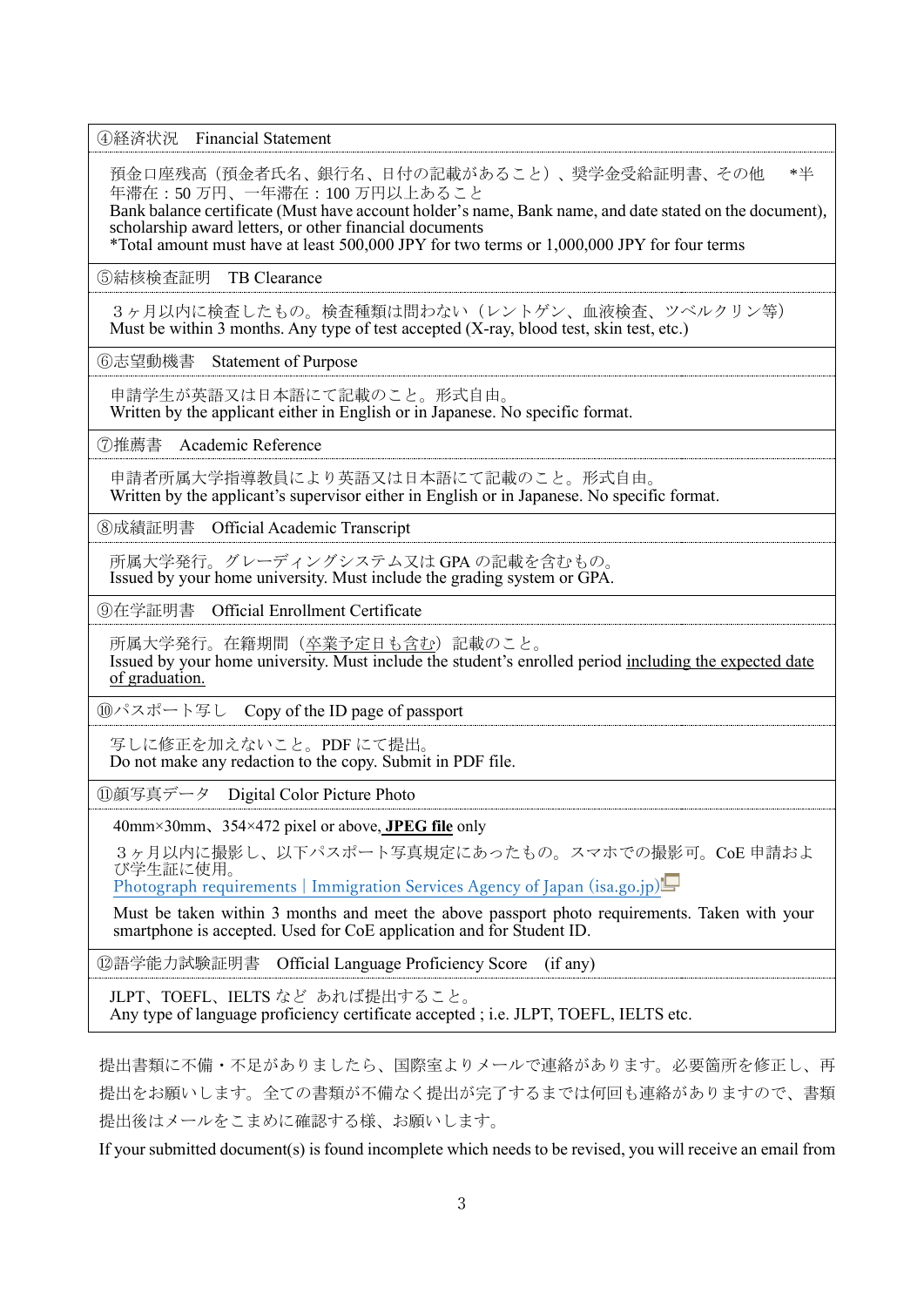the Office of International Affairs. You will then be required to revise as instructed and to resubmit it as soon as possible. You may be contacted several times until all documents are successfully submitted. We ask you to check your email frequently after submitting your documents.



申請書類全てが不備・不足なく提出完了しましたら、所属大学に確認のメールが届きます。受入許可 の決定がされるまでお待ちください。受入が許可されましたら、所属大学にメールにて受入許可書が 送付されます。受け取られましたらすぐに受入許可書の記載内容(ご自分の氏名、生年月日)に間違 いがないかを必ず確認してください。

When all your application documents are successfully submitted, confirmation notice will be sent within few days to your home university. Please then wait for your application to be accepted. Your acceptance will be notified to your home university via email with your Letter of Acceptance attached to the mail. When you receive the letter, please make sure that your information (your name and date of birth) is stated correctly.

## 【 **STEP 2** 】



受入が許可されましたら、皆さんの在留資格認定書(CoE)の申請を入国管理局に埼玉大学から申請さ れます。CoE 申請から発給まで 2 ヶ月は掛かりますので、ご了承ください。後日 CoE が発給されまし たら、受入許可書の原本と共に所属大学に郵送されます。

When your application is accepted, Saitama University will apply for your Certificate of Enrollment (CoE) to the Japanese Immigration Bureau. Please note that it will usually take 2 months for the CoE to be issued. Once your CoE is issued, it will be post mailed to your home university together with the original hard copy of your Letter of Acceptance.